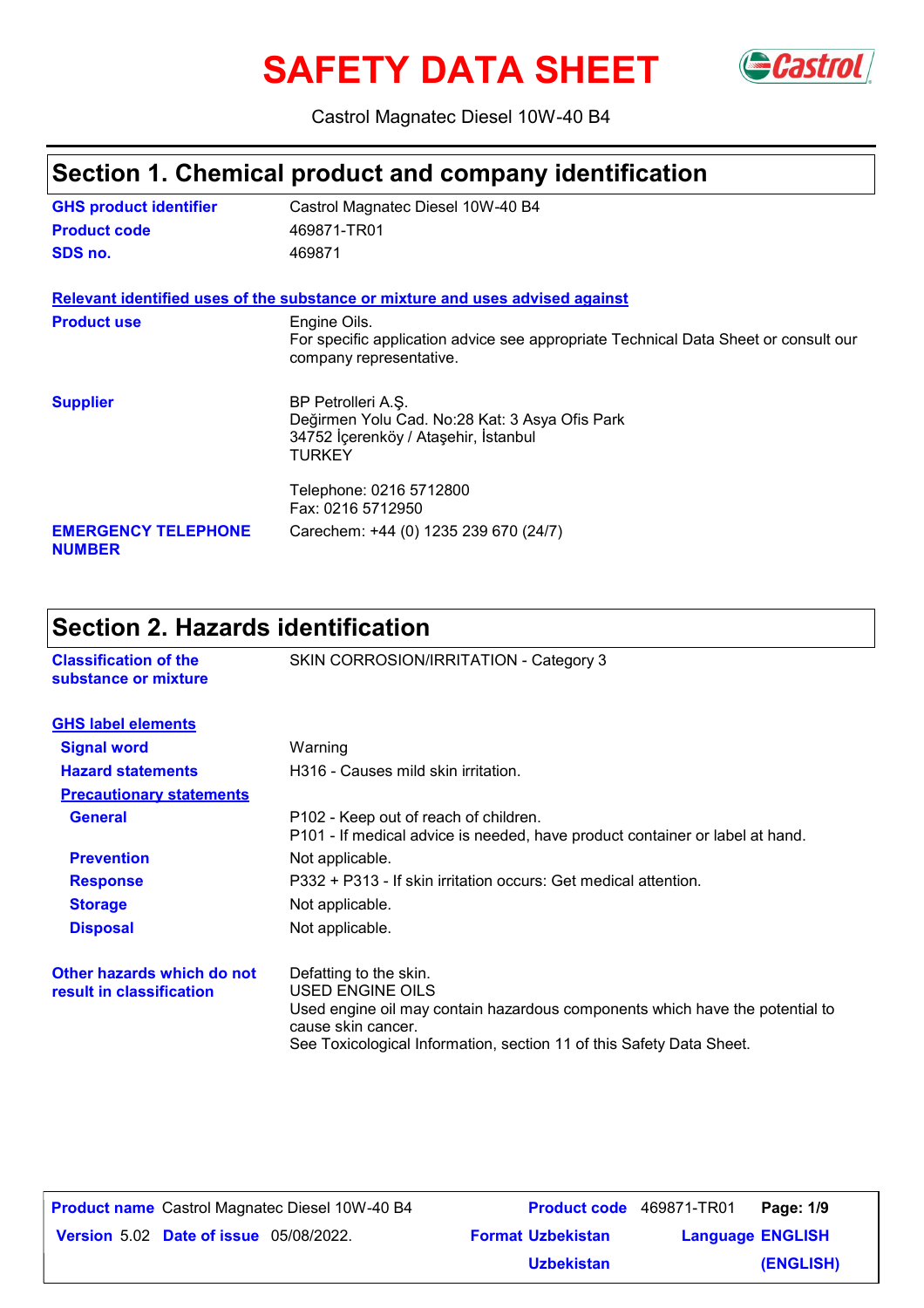## **Section 3. Composition/information on ingredients**

**Substance/mixture**

**Mixture** 

Highly refined base oil (IP 346 DMSO extract < 3%). Proprietary performance additives.

| <b>Ingredient name</b>                                                                    | $\frac{9}{6}$ | <b>CAS number</b> |
|-------------------------------------------------------------------------------------------|---------------|-------------------|
| Phosphorodithioic acid, mixed O,O-bis(1,3-dimethylbutyl and iso-Pr)<br>esters, zinc salts | -≤3           | 84605-29-8        |
| phenol, (tetrapropenyl) derivatives                                                       | < 0.1         | 74499-35-7        |

**There are no additional ingredients present which, within the current knowledge of the supplier and in the concentrations applicable, are classified as hazardous to health or the environment and hence require reporting in this section.**

**Occupational exposure limits, if available, are listed in Section 8.**

### **Section 4. First aid measures**

| <b>Description of necessary first aid measures</b> |                                                                                                                                                                                                                                                                                                                                      |
|----------------------------------------------------|--------------------------------------------------------------------------------------------------------------------------------------------------------------------------------------------------------------------------------------------------------------------------------------------------------------------------------------|
| <b>Inhalation</b>                                  | In case of inhalation of decomposition products in a fire, symptoms may be delayed.<br>If inhaled, remove to fresh air. The exposed person may need to be kept under<br>medical surveillance for 48 hours. Get medical attention if symptoms occur.                                                                                  |
| <b>Ingestion</b>                                   | Do not induce vomiting unless directed to do so by medical personnel. Never give<br>anything by mouth to an unconscious person. If unconscious, place in recovery<br>position and get medical attention immediately. Get medical attention if adverse<br>health effects persist or are severe.                                       |
| <b>Skin contact</b>                                | In case of contact, immediately flush skin with plenty of water for at least 15 minutes<br>while removing contaminated clothing and shoes. Wash skin thoroughly with soap<br>and water or use recognised skin cleanser. Wash clothing before reuse. Clean<br>shoes thoroughly before reuse. Get medical attention if symptoms occur. |
| Eye contact                                        | In case of contact, immediately flush eyes with plenty of water for at least 15<br>minutes. Eyelids should be held away from the eyeball to ensure thorough rinsing.<br>Check for and remove any contact lenses. Get medical attention.                                                                                              |
|                                                    | Most important symptoms/effects, acute and delayed                                                                                                                                                                                                                                                                                   |
|                                                    | See Section 11 for more detailed information on health effects and symptoms.                                                                                                                                                                                                                                                         |
|                                                    | Indication of immediate medical attention and special treatment needed, if necessary                                                                                                                                                                                                                                                 |
| <b>Specific treatments</b>                         | No specific treatment.                                                                                                                                                                                                                                                                                                               |
| <b>Notes to physician</b>                          | In case of inhalation of decomposition products in a fire, symptoms may be delayed.                                                                                                                                                                                                                                                  |

**Protection of first-aiders** No action shall be taken involving any personal risk or without suitable training. It may be dangerous to the person providing aid to give mouth-to-mouth resuscitation. The exposed person may need to be kept under medical surveillance for 48 hours. Treatment should in general be symptomatic and directed to relieving any effects.

### **Section 5. Firefighting measures**

| <b>Extinguishing media</b>               |                                                                                     |
|------------------------------------------|-------------------------------------------------------------------------------------|
| <b>Suitable extinguishing</b><br>media   | In case of fire, use foam, dry chemical or carbon dioxide extinguisher or spray.    |
| <b>Unsuitable extinguishing</b><br>media | Do not use water jet.                                                               |
| <b>Specific hazards arising</b>          | In a fire or if heated, a pressure increase will occur and the container may burst. |
| from the chemical                        |                                                                                     |

| <b>Product name</b> Castrol Magnatec Diesel 10W-40 B4 | <b>Product code</b> 469871-TR01 |                         | Page: 2/9 |
|-------------------------------------------------------|---------------------------------|-------------------------|-----------|
| <b>Version 5.02 Date of issue 05/08/2022.</b>         | <b>Format Uzbekistan</b>        | <b>Language ENGLISH</b> |           |
|                                                       | <b>Uzbekistan</b>               |                         | (ENGLISH) |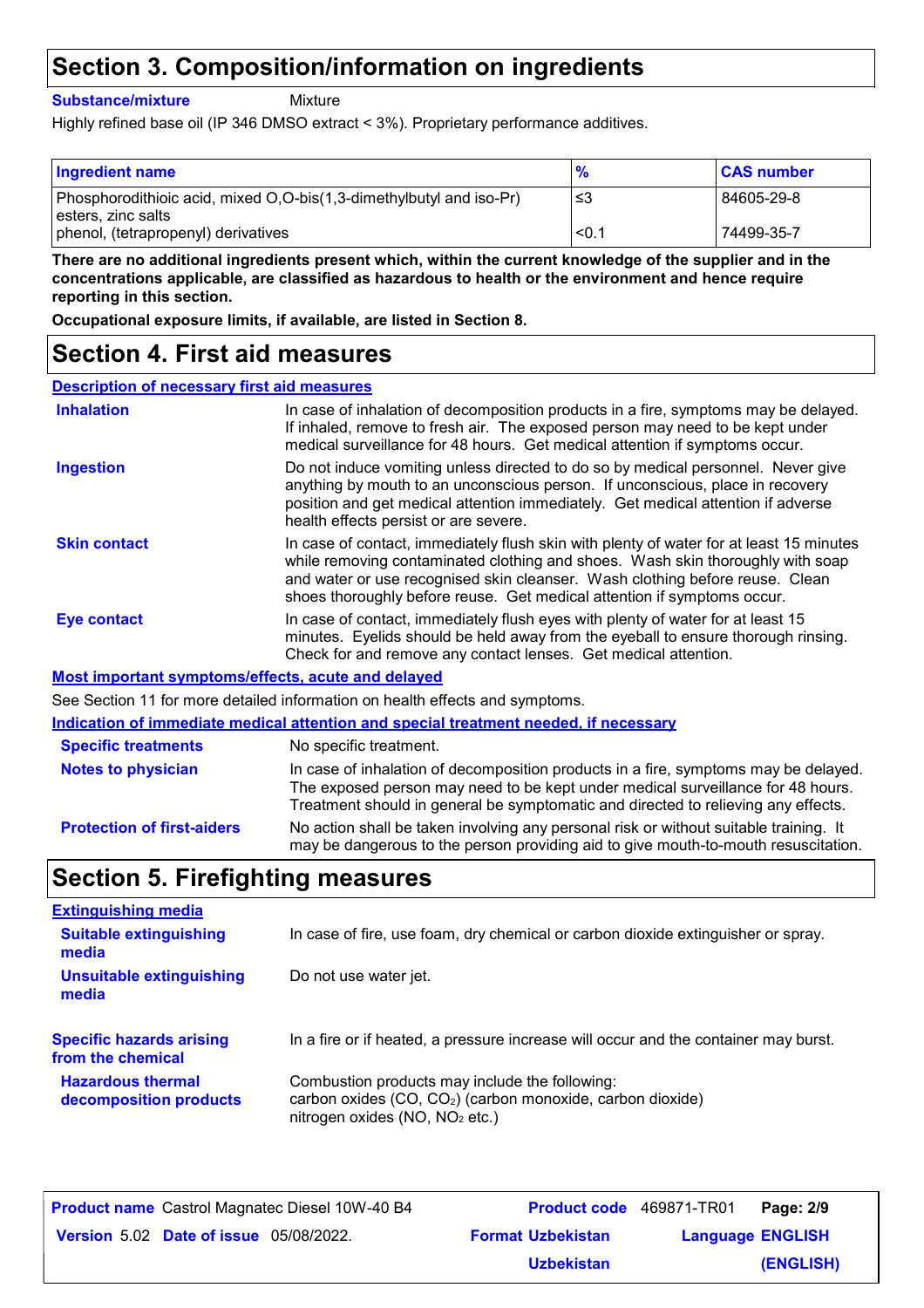# **Section 5. Firefighting measures**

| <b>Special protective actions</b><br>for fire-fighters | Promptly isolate the scene by removing all persons from the vicinity of the incident if<br>there is a fire. No action shall be taken involving any personal risk or without<br>suitable training. |
|--------------------------------------------------------|---------------------------------------------------------------------------------------------------------------------------------------------------------------------------------------------------|
| <b>Special protective</b>                              | Fire-fighters should wear positive pressure self-contained breathing apparatus                                                                                                                    |
| equipment for fire-fighters                            | (SCBA) and full turnout gear.                                                                                                                                                                     |

#### **Section 6. Accidental release measures**

**Personal precautions, protective equipment and emergency procedures**

| For non-emergency<br>personnel                              | No action shall be taken involving any personal risk or without suitable training.<br>Evacuate surrounding areas. Keep unnecessary and unprotected personnel from<br>entering. Do not touch or walk through spilt material. Avoid breathing vapour or<br>mist. Provide adequate ventilation. Put on appropriate personal protective<br>equipment. Floors may be slippery; use care to avoid falling. Contact emergency<br>personnel. |
|-------------------------------------------------------------|--------------------------------------------------------------------------------------------------------------------------------------------------------------------------------------------------------------------------------------------------------------------------------------------------------------------------------------------------------------------------------------------------------------------------------------|
| For emergency responders                                    | Entry into a confined space or poorly ventilated area contaminated with vapour, mist<br>or fume is extremely hazardous without the correct respiratory protective equipment<br>and a safe system of work. Wear self-contained breathing apparatus. Wear a<br>suitable chemical protective suit. Chemical resistant boots. See also the<br>information in "For non-emergency personnel".                                              |
| <b>Environmental precautions</b>                            | Avoid dispersal of spilt material and runoff and contact with soil, waterways, drains<br>and sewers. Inform the relevant authorities if the product has caused environmental<br>pollution (sewers, waterways, soil or air).                                                                                                                                                                                                          |
| <b>Methods and material for containment and cleaning up</b> |                                                                                                                                                                                                                                                                                                                                                                                                                                      |
| <b>Small spill</b>                                          | Stop leak if without risk. Move containers from spill area. Absorb with an inert<br>material and place in an appropriate waste disposal container. Dispose of via a<br>licensed waste disposal contractor.                                                                                                                                                                                                                           |
| <b>Large spill</b>                                          | Stop leak if without risk. Move containers from spill area. Approach the release<br>from upwind. Prevent entry into sewers, water courses, basements or confined                                                                                                                                                                                                                                                                     |

areas. Contain and collect spillage with non-combustible, absorbent material e.g. sand, earth, vermiculite or diatomaceous earth and place in container for disposal according to local regulations. Contaminated absorbent material may pose the same hazard as the spilt product. Dispose of via a licensed waste disposal contractor.

# **Section 7. Handling and storage**

| <b>Precautions for safe handling</b>                                      |                                                                                                                                                                                                                                                                                                                                                                                                                                                                                                                                                                                                |                          |                         |           |  |  |
|---------------------------------------------------------------------------|------------------------------------------------------------------------------------------------------------------------------------------------------------------------------------------------------------------------------------------------------------------------------------------------------------------------------------------------------------------------------------------------------------------------------------------------------------------------------------------------------------------------------------------------------------------------------------------------|--------------------------|-------------------------|-----------|--|--|
| <b>Protective measures</b>                                                | Put on appropriate personal protective equipment (see Section 8). Do not ingest.<br>Avoid contact with eyes, skin and clothing. Avoid breathing vapour or mist. Keep in<br>the original container or an approved alternative made from a compatible material,<br>kept tightly closed when not in use. Empty containers retain product residue and<br>can be hazardous. Do not reuse container.                                                                                                                                                                                                 |                          |                         |           |  |  |
| <b>Advice on general</b><br>occupational hygiene                          | Eating, drinking and smoking should be prohibited in areas where this material is<br>handled, stored and processed. Wash thoroughly after handling. Remove<br>contaminated clothing and protective equipment before entering eating areas. See<br>also Section 8 for additional information on hygiene measures.                                                                                                                                                                                                                                                                               |                          |                         |           |  |  |
| <b>Conditions for safe storage,</b><br>including any<br>incompatibilities | Store in accordance with local regulations. Store in original container protected<br>from direct sunlight in a dry, cool and well-ventilated area, away from incompatible<br>materials (see Section 10) and food and drink. Keep container tightly closed and<br>sealed until ready for use. Store and use only in equipment/containers designed for<br>use with this product. Containers that have been opened must be carefully resealed<br>and kept upright to prevent leakage. Do not store in unlabelled containers. Use<br>appropriate containment to avoid environmental contamination. |                          |                         |           |  |  |
| <b>Not suitable</b>                                                       | Prolonged exposure to elevated temperature                                                                                                                                                                                                                                                                                                                                                                                                                                                                                                                                                     |                          |                         |           |  |  |
| <b>Product name</b> Castrol Magnatec Diesel 10W-40 B4                     |                                                                                                                                                                                                                                                                                                                                                                                                                                                                                                                                                                                                | Product code 469871-TR01 |                         | Page: 3/9 |  |  |
| Version 5.02 Date of issue 05/08/2022.                                    |                                                                                                                                                                                                                                                                                                                                                                                                                                                                                                                                                                                                | <b>Format Uzbekistan</b> | <b>Language ENGLISH</b> |           |  |  |
|                                                                           |                                                                                                                                                                                                                                                                                                                                                                                                                                                                                                                                                                                                | <b>Uzbekistan</b>        |                         | (ENGLISH) |  |  |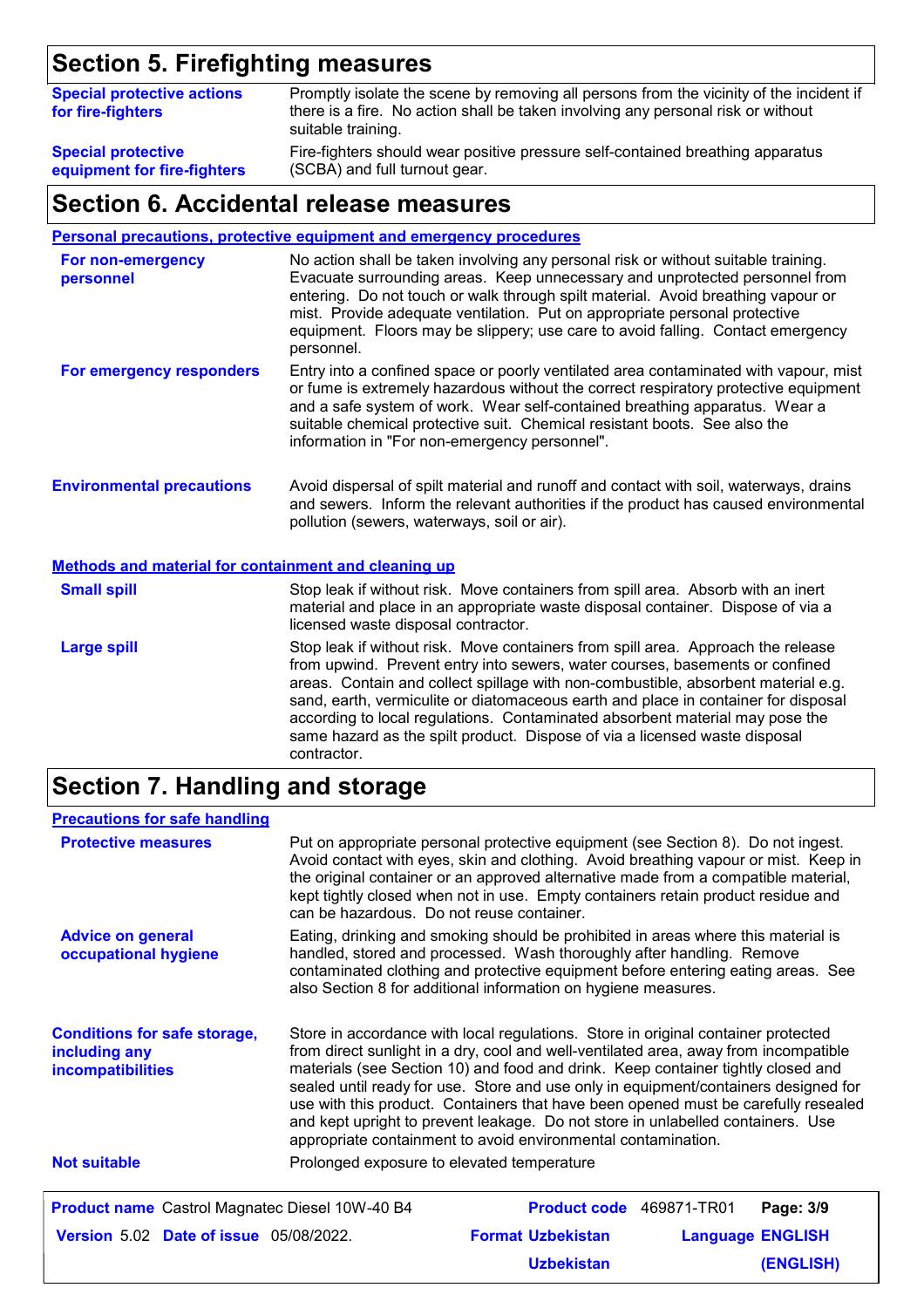### **Section 8. Exposure controls/personal protection**

#### **Control parameters**

#### **Occupational exposure limits**

None.

| <b>Appropriate engineering</b><br><b>controls</b> | Provide exhaust ventilation or other engineering controls to keep the relevant<br>airborne concentrations below their respective occupational exposure limits.<br>All activities involving chemicals should be assessed for their risks to health, to<br>ensure exposures are adequately controlled. Personal protective equipment should<br>only be considered after other forms of control measures (e.g. engineering controls)<br>have been suitably evaluated. Personal protective equipment should conform to<br>appropriate standards, be suitable for use, be kept in good condition and properly<br>maintained.<br>Your supplier of personal protective equipment should be consulted for advice on<br>selection and appropriate standards. For further information contact your national<br>organisation for standards.<br>The final choice of protective equipment will depend upon a risk assessment. It is<br>important to ensure that all items of personal protective equipment are compatible. |
|---------------------------------------------------|---------------------------------------------------------------------------------------------------------------------------------------------------------------------------------------------------------------------------------------------------------------------------------------------------------------------------------------------------------------------------------------------------------------------------------------------------------------------------------------------------------------------------------------------------------------------------------------------------------------------------------------------------------------------------------------------------------------------------------------------------------------------------------------------------------------------------------------------------------------------------------------------------------------------------------------------------------------------------------------------------------------|
| <b>Environmental exposure</b><br>controls         | Emissions from ventilation or work process equipment should be checked to ensure<br>they comply with the requirements of environmental protection legislation. In some<br>cases, fume scrubbers, filters or engineering modifications to the process<br>equipment will be necessary to reduce emissions to acceptable levels.                                                                                                                                                                                                                                                                                                                                                                                                                                                                                                                                                                                                                                                                                 |
| <b>Individual protection measures</b>             |                                                                                                                                                                                                                                                                                                                                                                                                                                                                                                                                                                                                                                                                                                                                                                                                                                                                                                                                                                                                               |
| <b>Hygiene measures</b>                           | Wash hands, forearms and face thoroughly after handling chemical products, before<br>eating, smoking and using the lavatory and at the end of the working period.<br>Appropriate techniques should be used to remove potentially contaminated clothing.<br>Wash contaminated clothing before reusing. Ensure that eyewash stations and<br>safety showers are close to the workstation location.                                                                                                                                                                                                                                                                                                                                                                                                                                                                                                                                                                                                               |
| <b>Eye/face protection</b>                        | Safety glasses with side shields.                                                                                                                                                                                                                                                                                                                                                                                                                                                                                                                                                                                                                                                                                                                                                                                                                                                                                                                                                                             |
| <b>Skin protection</b>                            |                                                                                                                                                                                                                                                                                                                                                                                                                                                                                                                                                                                                                                                                                                                                                                                                                                                                                                                                                                                                               |
| <b>Hand protection</b>                            | Wear protective gloves if prolonged or repeated contact is likely. Wear chemical<br>resistant gloves. Recommended: Nitrile gloves. The correct choice of protective<br>gloves depends upon the chemicals being handled, the conditions of work and use,<br>and the condition of the gloves (even the best chemically resistant glove will break<br>down after repeated chemical exposures). Most gloves provide only a short time of<br>protection before they must be discarded and replaced. Because specific work<br>environments and material handling practices vary, safety procedures should be<br>developed for each intended application. Gloves should therefore be chosen in<br>consultation with the supplier/manufacturer and with a full assessment of the<br>working conditions.                                                                                                                                                                                                               |
| <b>Body protection</b>                            | Use of protective clothing is good industrial practice.<br>Personal protective equipment for the body should be selected based on the task<br>being performed and the risks involved and should be approved by a specialist<br>before handling this product.<br>Cotton or polyester/cotton overalls will only provide protection against light<br>superficial contamination that will not soak through to the skin. Overalls should be<br>laundered on a regular basis. When the risk of skin exposure is high (e.g. when<br>cleaning up spillages or if there is a risk of splashing) then chemical resistant aprons<br>and/or impervious chemical suits and boots will be required.                                                                                                                                                                                                                                                                                                                         |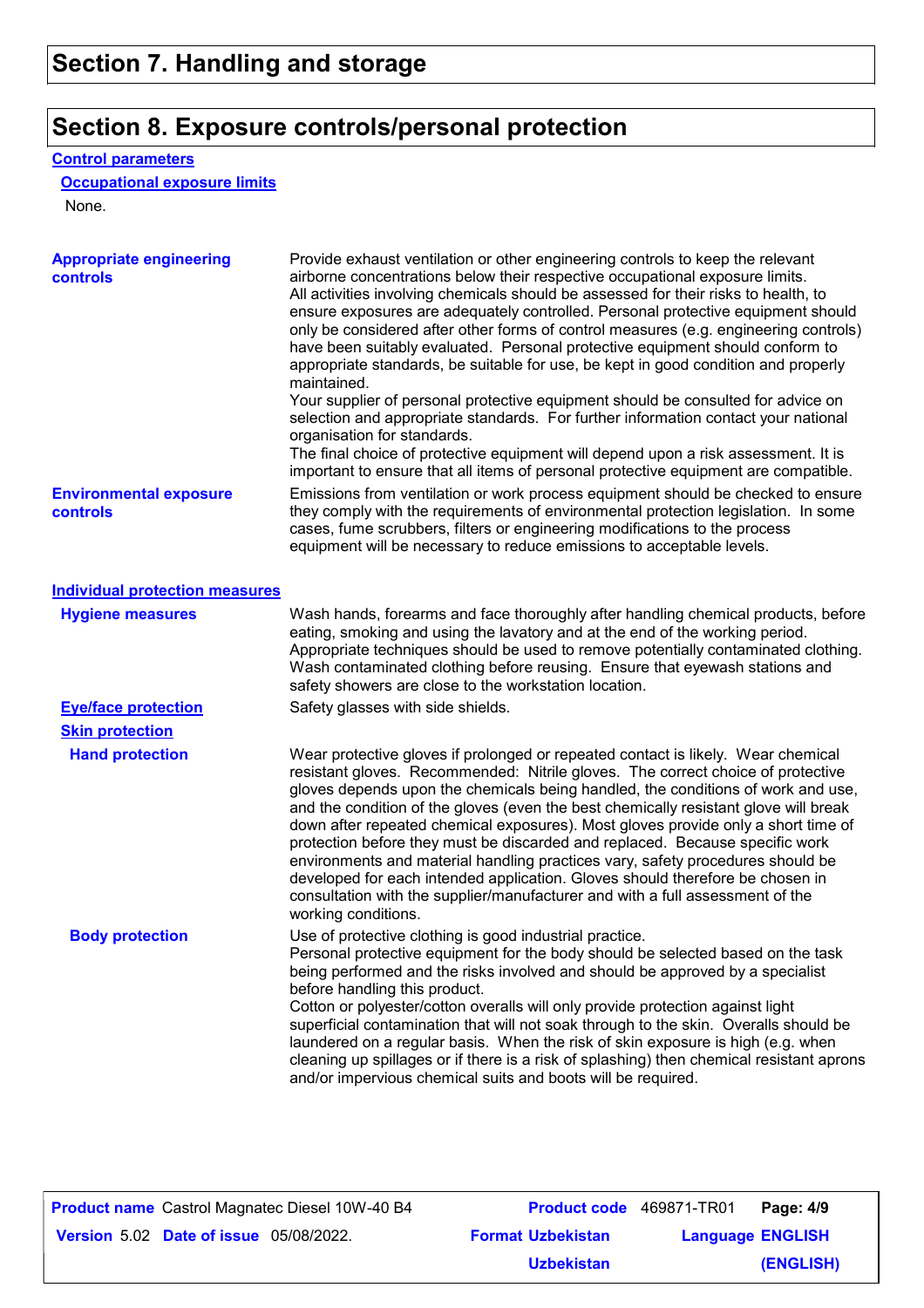### **Section 8. Exposure controls/personal protection**

**Respiratory protection**

In case of insufficient ventilation, wear suitable respiratory equipment. The correct choice of respiratory protection depends upon the chemicals being handled, the conditions of work and use, and the condition of the respiratory equipment. Safety procedures should be developed for each intended application. Respiratory protection equipment should therefore be chosen in consultation with the supplier/manufacturer and with a full assessment of the working conditions.

# **Section 9. Physical and chemical properties**

The conditions of measurement of all properties are at standard temperature and pressure unless otherwise indicated.

| <b>Appearance</b>                                                                        |                                                                                                                                   |                         |         |                    |                         |     |               |
|------------------------------------------------------------------------------------------|-----------------------------------------------------------------------------------------------------------------------------------|-------------------------|---------|--------------------|-------------------------|-----|---------------|
| <b>Physical state</b>                                                                    | Liquid.                                                                                                                           |                         |         |                    |                         |     |               |
| <b>Colour</b>                                                                            | Amber. [Light]                                                                                                                    |                         |         |                    |                         |     |               |
| <b>Odour</b>                                                                             | Not available.                                                                                                                    |                         |         |                    |                         |     |               |
| <b>Odour threshold</b>                                                                   | Not available.                                                                                                                    |                         |         |                    |                         |     |               |
| pH                                                                                       | Not applicable.                                                                                                                   |                         |         |                    |                         |     |               |
| <b>Melting point</b>                                                                     | Not available.                                                                                                                    |                         |         |                    |                         |     |               |
| <b>Boiling point, initial boiling</b><br>point, and boiling range                        | Not available.                                                                                                                    |                         |         |                    |                         |     |               |
| <b>Flash point</b>                                                                       | Closed cup: 202°C (395.6°F) [Pensky-Martens]<br>Open cup: 226°C (438.8°F) [Cleveland]                                             |                         |         |                    |                         |     |               |
| <b>Evaporation rate</b>                                                                  | Not available.                                                                                                                    |                         |         |                    |                         |     |               |
| <b>Flammability</b>                                                                      | Not applicable. Based on - Physical state                                                                                         |                         |         |                    |                         |     |               |
| Lower and upper explosion<br>limit/flammability limit                                    | Not available.                                                                                                                    |                         |         |                    |                         |     |               |
| <b>Vapour pressure</b>                                                                   |                                                                                                                                   | Vapour Pressure at 20°C |         |                    | Vapour pressure at 50°C |     |               |
|                                                                                          | <b>Ingredient name</b>                                                                                                            | mm Hg                   | kPa     | <b>Method</b>      | mm<br>Hg                | kPa | <b>Method</b> |
|                                                                                          | Distillates (petroleum),<br>hydrotreated heavy<br>paraffinic                                                                      | 0.08                    | < 0.011 | <b>ASTM D 5191</b> |                         |     |               |
|                                                                                          | Distillates (petroleum),<br>solvent-dewaxed heavy<br>paraffinic                                                                   | < 0.08                  | < 0.011 | <b>ASTM D 5191</b> |                         |     |               |
|                                                                                          | Phosphorodithioic acid,<br>mixed O,O-bis<br>(1,3-dimethylbutyl and<br>iso-Pr) esters, zinc salts                                  | 0                       | 0       | EU A.4             | 0                       | 0   | EU A.4        |
| <b>Relative vapour density</b>                                                           | Not available.                                                                                                                    |                         |         |                    |                         |     |               |
| <b>Relative density</b>                                                                  | Not available.                                                                                                                    |                         |         |                    |                         |     |               |
| <b>Density</b>                                                                           | <1000 kg/m <sup>3</sup> (<1 g/cm <sup>3</sup> ) at 15 <sup>°</sup> C                                                              |                         |         |                    |                         |     |               |
|                                                                                          | insoluble in water.                                                                                                               |                         |         |                    |                         |     |               |
| <b>Solubility</b>                                                                        |                                                                                                                                   |                         |         |                    |                         |     |               |
| <b>Partition coefficient: n-</b><br>octanol/water                                        | Not applicable.                                                                                                                   |                         |         |                    |                         |     |               |
|                                                                                          | Not available.                                                                                                                    |                         |         |                    |                         |     |               |
|                                                                                          | Not available.                                                                                                                    |                         |         |                    |                         |     |               |
| <b>Auto-ignition temperature</b><br><b>Decomposition temperature</b><br><b>Viscosity</b> | Kinematic: 101.1 mm <sup>2</sup> /s (101.1 cSt) at 40°C<br>Kinematic: 13.8 to 16.2 mm <sup>2</sup> /s (13.8 to 16.2 cSt) at 100°C |                         |         |                    |                         |     |               |
| <b>Particle characteristics</b>                                                          |                                                                                                                                   |                         |         |                    |                         |     |               |

| <b>Product name</b> Castrol Magnatec Diesel 10W-40 B4 | <b>Product code</b> 469871-TR01 |                         | Page: 5/9 |
|-------------------------------------------------------|---------------------------------|-------------------------|-----------|
| <b>Version 5.02 Date of issue 05/08/2022.</b>         | <b>Format Uzbekistan</b>        | <b>Language ENGLISH</b> |           |
|                                                       | <b>Uzbekistan</b>               |                         | (ENGLISH) |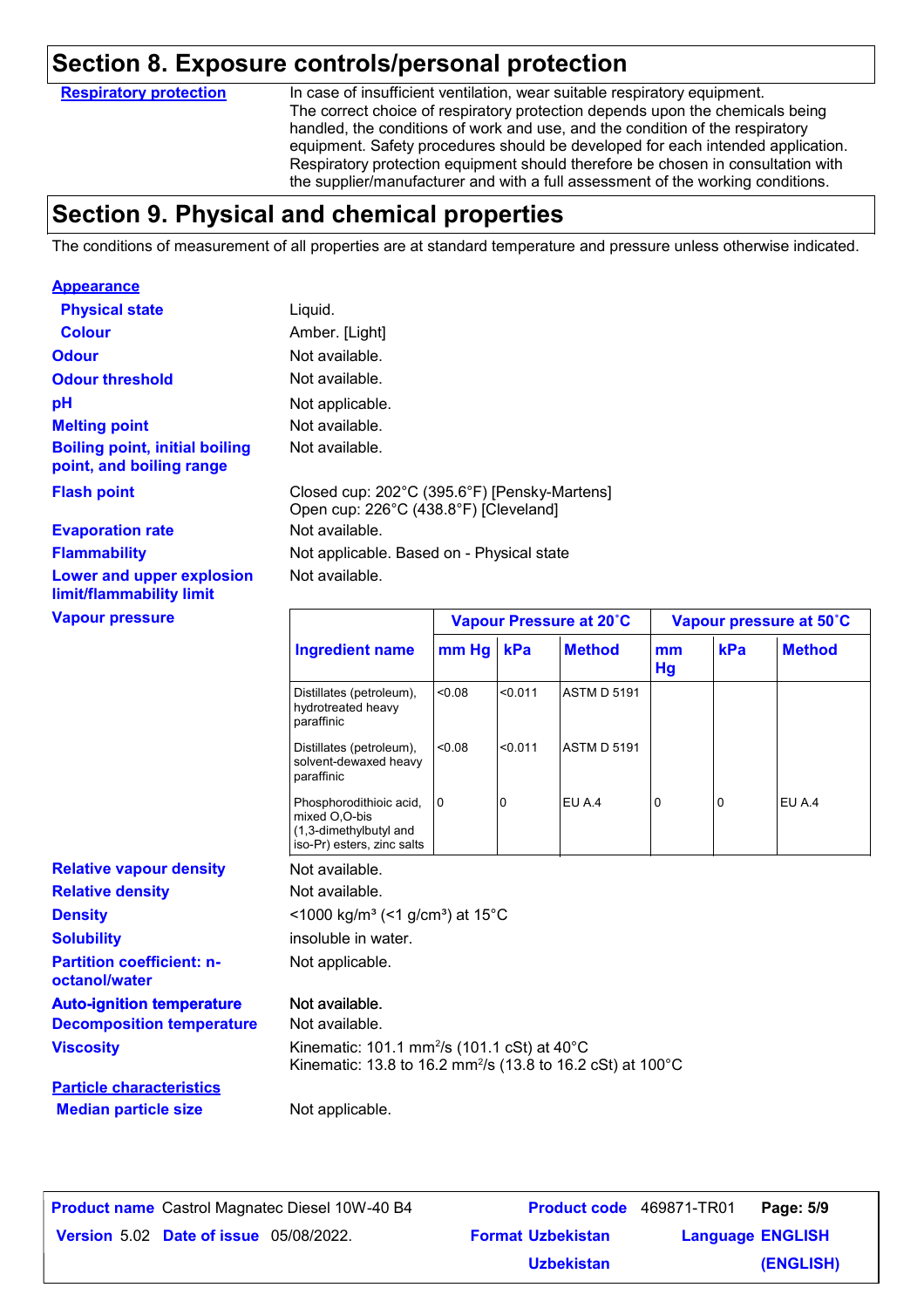# **Section 10. Stability and reactivity**

| <b>Reactivity</b>                                   | No specific test data available for this product. Refer to Conditions to avoid and<br>Incompatible materials for additional information.                                   |
|-----------------------------------------------------|----------------------------------------------------------------------------------------------------------------------------------------------------------------------------|
| <b>Chemical stability</b>                           | The product is stable.                                                                                                                                                     |
| <b>Possibility of hazardous</b><br><b>reactions</b> | Under normal conditions of storage and use, hazardous reactions will not occur.<br>Under normal conditions of storage and use, hazardous polymerisation will not<br>occur. |
| <b>Conditions to avoid</b>                          | Avoid all possible sources of ignition (spark or flame).                                                                                                                   |
| <b>Incompatible materials</b>                       | Reactive or incompatible with the following materials: oxidising materials.                                                                                                |
| <b>Hazardous decomposition</b><br>products          | Under normal conditions of storage and use, hazardous decomposition products<br>should not be produced.                                                                    |

# **Section 11. Toxicological information**

#### **Information on toxicological effects**

| <b>Information on likely routes</b><br>of exposure | Routes of entry anticipated: Dermal, Inhalation.                                                                    |
|----------------------------------------------------|---------------------------------------------------------------------------------------------------------------------|
| <b>Potential acute health effects</b>              |                                                                                                                     |
| <b>Eye contact</b>                                 | No known significant effects or critical hazards.                                                                   |
| <b>Inhalation</b>                                  | Exposure to decomposition products may cause a health hazard. Serious effects<br>may be delayed following exposure. |
| <b>Skin contact</b>                                | Causes mild skin irritation. Defatting to the skin.                                                                 |
| <b>Ingestion</b>                                   | Irritating to mouth, throat and stomach.                                                                            |

#### **Symptoms related to the physical, chemical and toxicological characteristics**

| <b>Eye contact</b>  | Adverse symptoms may include the following:<br>pain or irritation<br>watering<br>redness    |
|---------------------|---------------------------------------------------------------------------------------------|
| <b>Inhalation</b>   | No specific data.                                                                           |
| <b>Skin contact</b> | Adverse symptoms may include the following:<br>irritation<br>redness<br>dryness<br>cracking |
| <b>Ingestion</b>    | No specific data.                                                                           |

#### **Delayed and immediate effects as well as chronic effects from short and long-term exposure**

| <b>Potential chronic health effects</b> |                                                                                                                                                                                                                                                                                                                                                                                                             |
|-----------------------------------------|-------------------------------------------------------------------------------------------------------------------------------------------------------------------------------------------------------------------------------------------------------------------------------------------------------------------------------------------------------------------------------------------------------------|
| <b>General</b>                          | USED ENGINE OILS<br>Combustion products resulting from the operation of internal combustion engines<br>contaminate engine oils during use. Used engine oil may contain hazardous<br>components which have the potential to cause skin cancer. Frequent or prolonged<br>contact with all types and makes of used engine oil must therefore be avoided and a<br>high standard of personal hygiene maintained. |
| <b>Carcinogenicity</b>                  | No known significant effects or critical hazards.                                                                                                                                                                                                                                                                                                                                                           |
| <b>Mutagenicity</b>                     | No known significant effects or critical hazards.                                                                                                                                                                                                                                                                                                                                                           |

| <b>Product name</b> Castrol Magnatec Diesel 10W-40 B4 | <b>Product code</b> 469871-TR01 |                         | Page: 6/9 |
|-------------------------------------------------------|---------------------------------|-------------------------|-----------|
| <b>Version 5.02 Date of issue 05/08/2022.</b>         | <b>Format Uzbekistan</b>        | <b>Language ENGLISH</b> |           |
|                                                       | <b>Uzbekistan</b>               |                         | (ENGLISH) |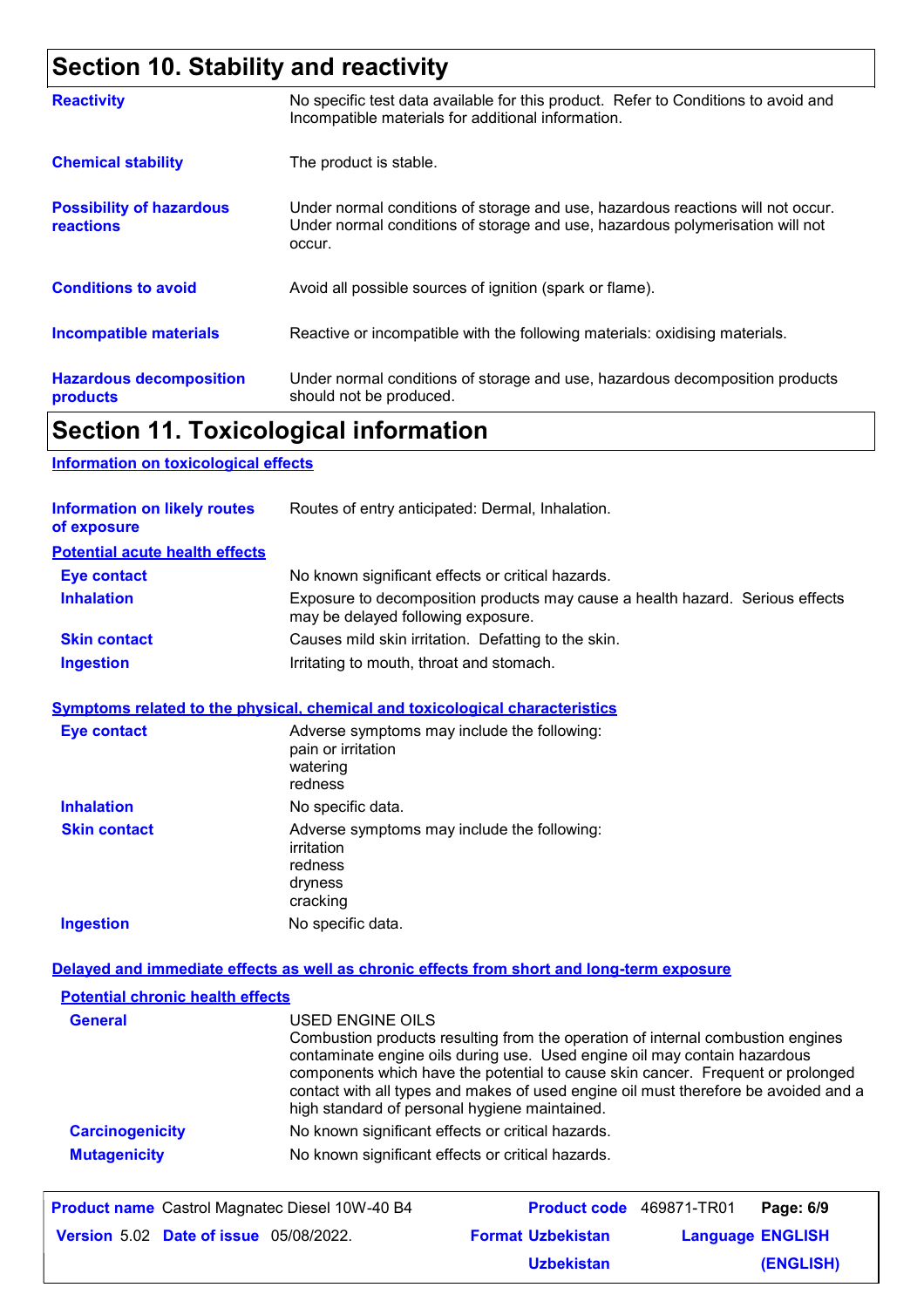## **Section 11. Toxicological information**

**Teratogenicity** No known significant effects or critical hazards. **Developmental effects** No known significant effects or critical hazards. **Fertility effects** No known significant effects or critical hazards.

### **Section 12. Ecological information**

**Environmental effects** No known significant effects or critical hazards.

#### **Persistence and degradability**

Expected to be biodegradable.

#### **Bioaccumulative potential**

This product is not expected to bioaccumulate through food chains in the environment.

#### **Mobility in soil**

| <b>Mobility</b>                     | Spillages may penetrate the soil causing ground water contamination.                                                      |
|-------------------------------------|---------------------------------------------------------------------------------------------------------------------------|
| <b>Other ecological information</b> | Spills may form a film on water surfaces causing physical damage to organisms.<br>Oxygen transfer could also be impaired. |

### **Section 13. Disposal considerations**

The generation of waste should be avoided or minimised wherever possible. Significant quantities of waste product residues should not be disposed of via the foul sewer but processed in a suitable effluent treatment plant. Dispose of surplus and non-recyclable products via a licensed waste disposal contractor. Disposal of this product, solutions and any by-products should at all times comply with the requirements of environmental protection and waste disposal legislation and any regional local authority requirements. Waste packaging should be recycled. Incineration or landfill should only be considered when recycling is not feasible. This material and its container must be disposed of in a safe way. Care should be taken when handling emptied containers that have not been cleaned or rinsed out. Empty containers or liners may retain some product residues. Avoid dispersal of spilt material and runoff and contact with soil, waterways, drains and sewers. **Disposal methods**

| <b>Section 14. Transport information</b> |                          |                          |
|------------------------------------------|--------------------------|--------------------------|
|                                          | <b>IMDG</b>              | <b>IATA</b>              |
| <b>UN number</b>                         | Not regulated.           | Not regulated.           |
| <b>UN proper</b><br>shipping name        | $\overline{\phantom{0}}$ |                          |
| <b>Transport hazard</b><br>class(es)     | $\overline{\phantom{a}}$ | -                        |
| <b>Packing group</b>                     | $\blacksquare$           | $\overline{\phantom{a}}$ |
| <b>Environmental</b><br>hazards          | No.                      | No.                      |
|                                          |                          |                          |

| <b>Product name</b> Castrol Magnatec Diesel 10W-40 B4 | <b>Product code</b> 469871-TR01 |                         | Page: 7/9 |
|-------------------------------------------------------|---------------------------------|-------------------------|-----------|
| <b>Version 5.02 Date of issue 05/08/2022.</b>         | <b>Format Uzbekistan</b>        | <b>Language ENGLISH</b> |           |
|                                                       | <b>Uzbekistan</b>               |                         | (ENGLISH) |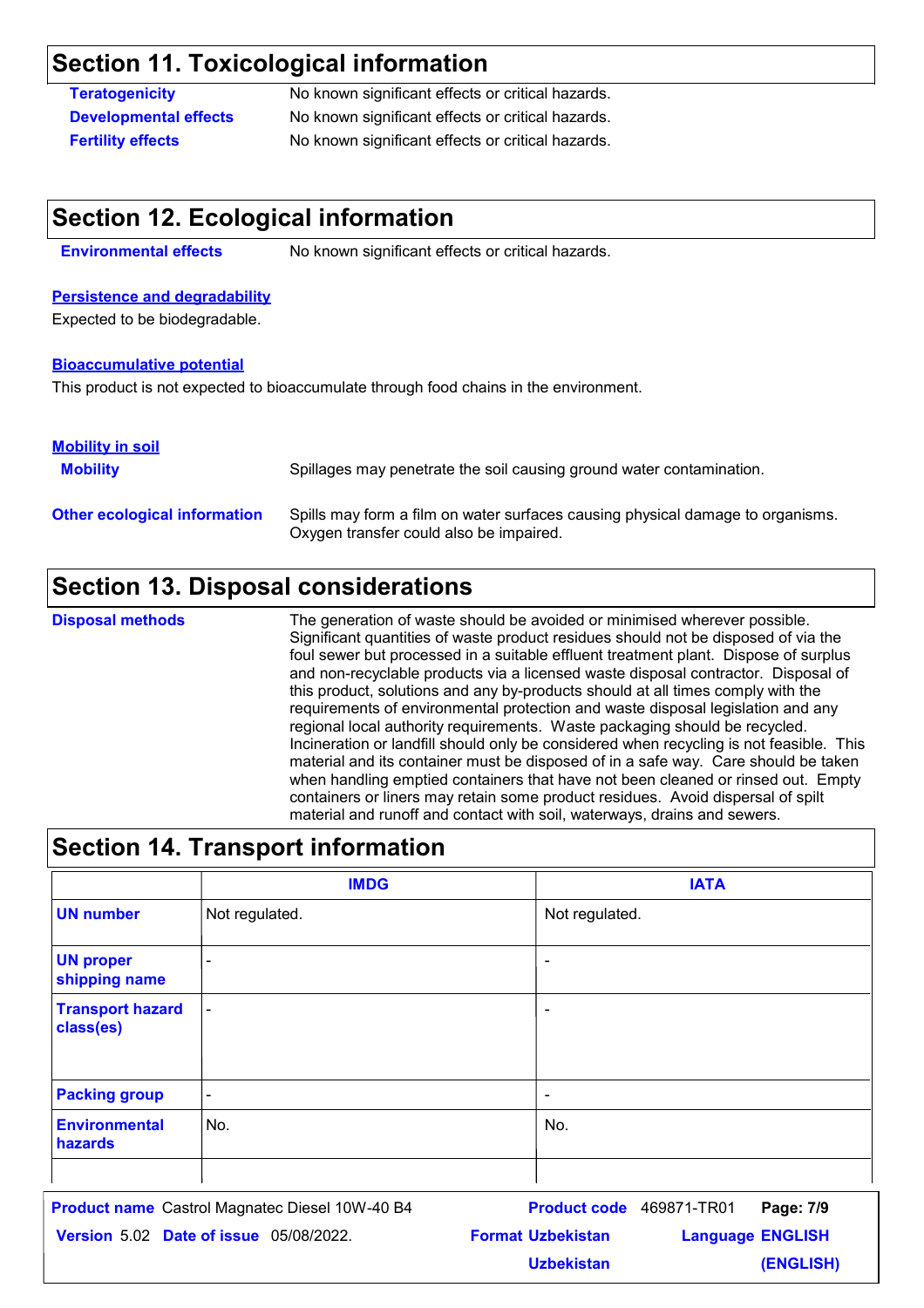|                                  | Section 14. Transport information |  |
|----------------------------------|-----------------------------------|--|
| <b>Additional</b><br>information |                                   |  |

**Special precautions for user** Not available.

# **Section 15. Regulatory information**

**Regulation according to other foreign laws**

| <b>REACH Status</b>                                             | For the REACH status of this product please consult your company contact, as<br>identified in Section 1. |
|-----------------------------------------------------------------|----------------------------------------------------------------------------------------------------------|
| <b>United States inventory</b><br>(TSCA 8b)                     | All components are active or exempted.                                                                   |
| <b>Australia inventory (AIIC)</b>                               | All components are listed or exempted.                                                                   |
| <b>Canada inventory</b>                                         | All components are listed or exempted.                                                                   |
| <b>China inventory (IECSC)</b>                                  | All components are listed or exempted.                                                                   |
| <b>Japan inventory (CSCL)</b>                                   | At least one component is not listed.                                                                    |
| <b>Korea inventory (KECI)</b>                                   | All components are listed or exempted.                                                                   |
| <b>Philippines inventory</b><br>(PICCS)                         | All components are listed or exempted.                                                                   |
| <b>Taiwan Chemical</b><br><b>Substances Inventory</b><br>(TCSI) | All components are listed or exempted.                                                                   |

# **Section 16. Other information**

| <b>History</b>                    |                                                                                                                                                                                                                                                                                                                                                                                                                                                                                                                                                                                                                                                                                                                                                                                                                                                                                                                                                                                                                |
|-----------------------------------|----------------------------------------------------------------------------------------------------------------------------------------------------------------------------------------------------------------------------------------------------------------------------------------------------------------------------------------------------------------------------------------------------------------------------------------------------------------------------------------------------------------------------------------------------------------------------------------------------------------------------------------------------------------------------------------------------------------------------------------------------------------------------------------------------------------------------------------------------------------------------------------------------------------------------------------------------------------------------------------------------------------|
| Date of printing                  | 5/8/2022                                                                                                                                                                                                                                                                                                                                                                                                                                                                                                                                                                                                                                                                                                                                                                                                                                                                                                                                                                                                       |
| Date of issue/Date of<br>revision | 5/8/2022                                                                                                                                                                                                                                                                                                                                                                                                                                                                                                                                                                                                                                                                                                                                                                                                                                                                                                                                                                                                       |
| Date of previous issue            | 4/13/2022                                                                                                                                                                                                                                                                                                                                                                                                                                                                                                                                                                                                                                                                                                                                                                                                                                                                                                                                                                                                      |
| <b>Version</b>                    | 5.02                                                                                                                                                                                                                                                                                                                                                                                                                                                                                                                                                                                                                                                                                                                                                                                                                                                                                                                                                                                                           |
| <b>Prepared by</b>                | <b>Product Stewardship</b>                                                                                                                                                                                                                                                                                                                                                                                                                                                                                                                                                                                                                                                                                                                                                                                                                                                                                                                                                                                     |
| <b>Key to abbreviations</b>       | ATE = Acute Toxicity Estimate<br>BCF = Bioconcentration Factor<br>GHS = Globally Harmonized System of Classification and Labelling of Chemicals<br>IATA = International Air Transport Association<br>IBC = Intermediate Bulk Container<br><b>IMDG = International Maritime Dangerous Goods</b><br>LogPow = logarithm of the octanol/water partition coefficient<br>MARPOL = International Convention for the Prevention of Pollution From Ships,<br>1973 as modified by the Protocol of 1978. ("Marpol" = marine pollution)<br>REACH = Registration, Evaluation, Authorisation and Restriction of Chemicals<br>Regulation [Regulation (EC) No. 1907/2006]<br>$UN = United Nations$<br>Varies = may contain one or more of the following 64741-88-4, 64741-89-5,<br>64741-95-3, 64741-96-4, 64742-01-4, 64742-44-5, 64742-45-6, 64742-52-5,<br>64742-53-6, 64742-54-7, 64742-55-8, 64742-56-9, 64742-57-0, 64742-58-1,<br>64742-62-7, 64742-63-8, 64742-65-0, 64742-70-7, 72623-85-9, 72623-86-0,<br>72623-87-1 |
| <b>References</b>                 | Not available.                                                                                                                                                                                                                                                                                                                                                                                                                                                                                                                                                                                                                                                                                                                                                                                                                                                                                                                                                                                                 |

**Indicates information that has changed from previously issued version.**

**Notice to reader**

| <b>Product name</b> Castrol Magnatec Diesel 10W-40 B4 |                          | Product code 469871-TR01 | Page: 8/9 |
|-------------------------------------------------------|--------------------------|--------------------------|-----------|
| <b>Version 5.02 Date of issue 05/08/2022.</b>         | <b>Format Uzbekistan</b> | <b>Language ENGLISH</b>  |           |
|                                                       | <b>Uzbekistan</b>        |                          | (ENGLISH) |